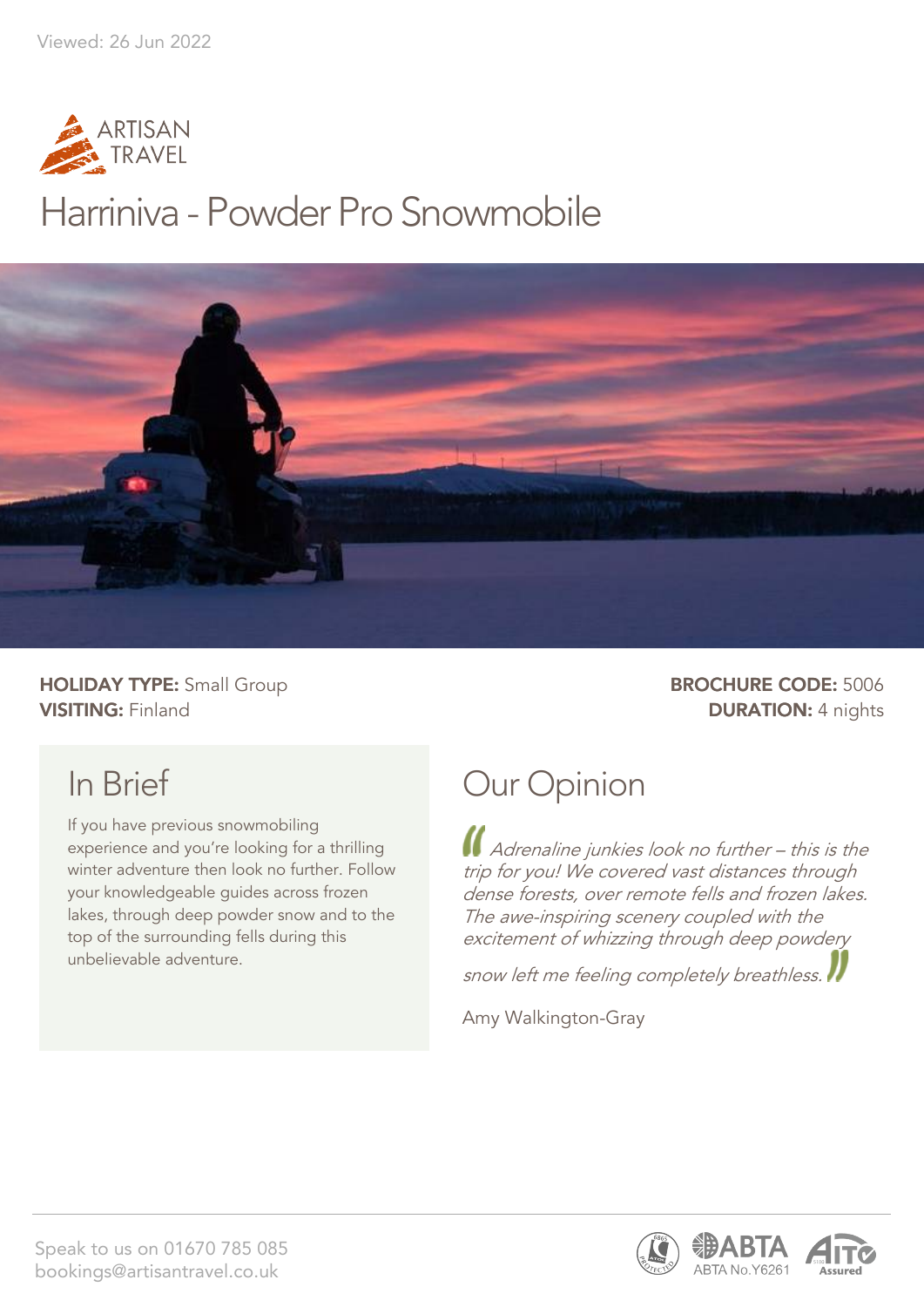

## What's included?

- Transfers: return airport transfers are included
- Accommodation: 2 nights safari house and 2 nights shared cabin or apartment
- Meals: 4 breakfasts, 3 lunches, 4 dinners
- **Activities:** 3 days snowmobile safari with own snowmobile (must have a valid driving licence)
- Cold weather clothing for the duration of your stay
- Fully qualified wilderness guides and instructors during activities and dedicated on-site Artisan Travel Company representative at Harriniva
- A note on flights: whilst flights are not included in the holiday price, our team will happily provide a quote and arrange them for you. Simply ask one of our travel experts for details of the available options from your preferred departure airport. Direct flights are available on some dates and our team will offer you the best available flights and fares

# Trip Overview

The Harriniva Powder Pro experience is a four-night adrenalin-filled quick-fix for all adventurers looking for fun. Travelling by snowmobile, you can take full advantage of the Arctic landscape by crossing frozen lakes and snowy forests. With every mile, your skills improve and your admiration of this beautiful landscape grows.

In the 1960s, the introduction of snowmobiles to this far-flung corner of the world revolutionised daily life here. Essential links between remote communities were secured and the important work of reindeer herders was made much more efficient. Still very much favoured today, the snowmobiles are a top pick by visitors to the region for recreation by giving them the chance to explore larger areas of the wilderness in the shortest time.

Across Northern Finland and up by the Norwegian border, your guide leads you out into deep powder snow, where you really learn how to handle these powerful machines in any conditions. You are in the best hands here with expert guides whose endless enthusiasm for snowmobiling makes this an awesome Lapland holiday experience.

Please note: some previous experience of snowmobiling is required and you will need a full driving



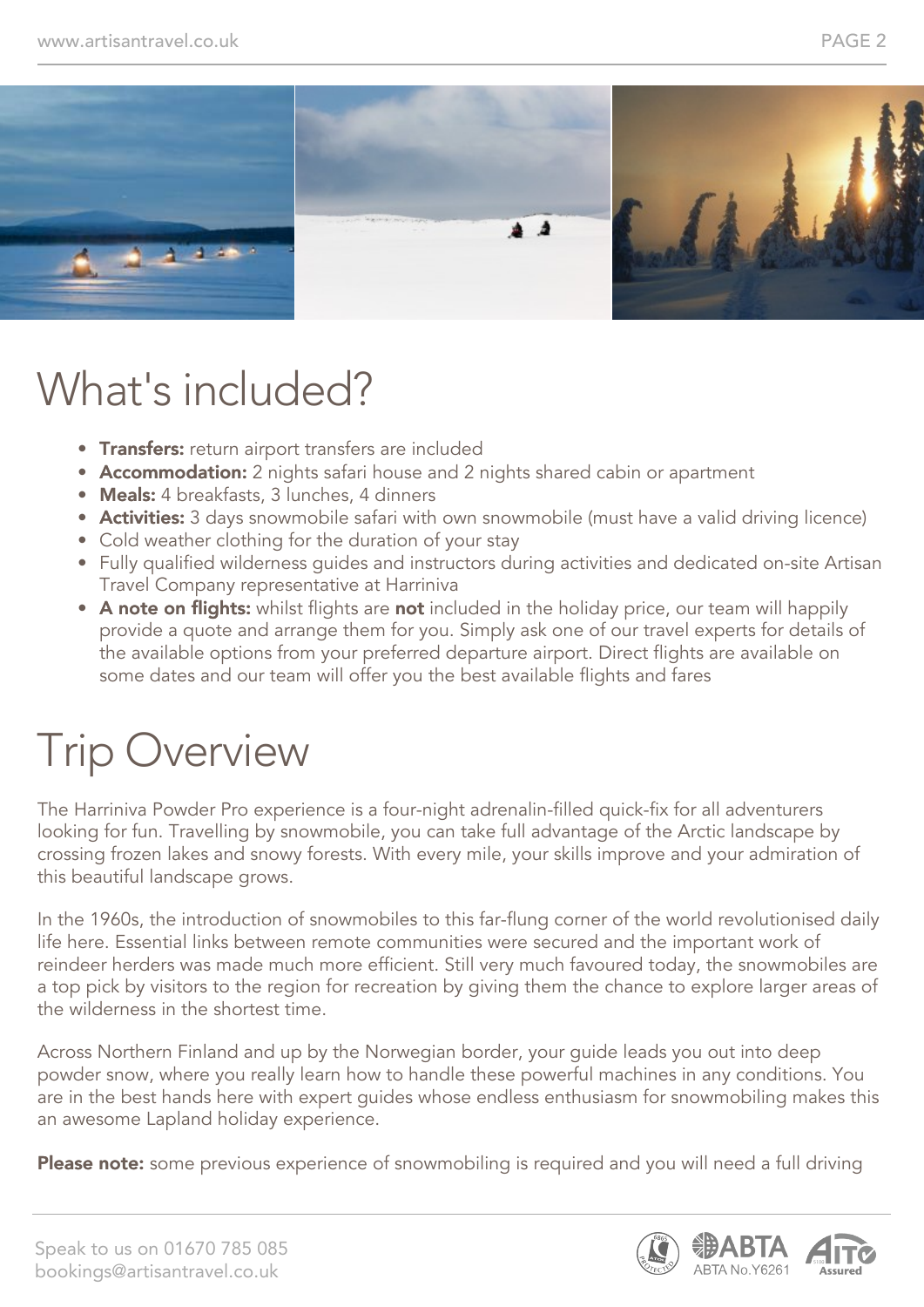licence to participate in this holiday.

#### Image credits: Antti Pietikäinen

# Agenda

Please note the order of activities is subject to change

**DAY** 1 ARRIVAL AND WELCOME

From the airport, you will be transferred to your shared accommodation for the first night of your holiday. This will vary depending on availability but could be at any of the Pietikäinen family's three hotels or a safari house located near the Harriniva Wilderness Hotel (max distance of around 5km). If you are staying in one of the hotels then you will enjoy your evening meal in that hotel restaurant; if you are staying in one of the safari houses the hotel will provide a minibus to take you to dinner. You will be provided will full information regarding your accommodation for the first and final nights of your stay upon arrival. If you would like to upgrade to a private en-suite hotel room for the start and end of your stay then please ask our Travel Experts for a quotation.

For an extra special start or end to your holiday, it is possible to upgrade to an Aurora Dome or a night in the Torassieppi Winter Village. Please see the 'Personalise' section for more details.

#### Included Meals: Dinner



Breakfast is followed by a briefing with your guide about the upcoming programme. You will be given your warm snowmobile jacket and trousers, boots, socks, mittens, hat, gloves, balaclava and helmet for the trip. You will need to pack a small rucksack with any personal items you wish to take with you. The rest of your luggage will be stored securely at Harriniva whilst you are out on the trail.

Your knowledgeable and experienced guide will give you full safety instructions and driving training before setting out into the Arctic landscape. On your first day, you will cover around 100km, crossing frozen lakes and driving through snow-laden forests. It's a great way to fully appreciate the scale and beauty of these magnificent surroundings.

Sometime later in the afternoon, a warm sauna and dinner await at Galdotieva Wilderness Centre (on the Norwegian border). This night out on the trail is spent in comfortable log cabins or apartments, where you can relax and look back on this amazing day's adventure.

#### Included Meals: Breakfast, Lunch, Dinner



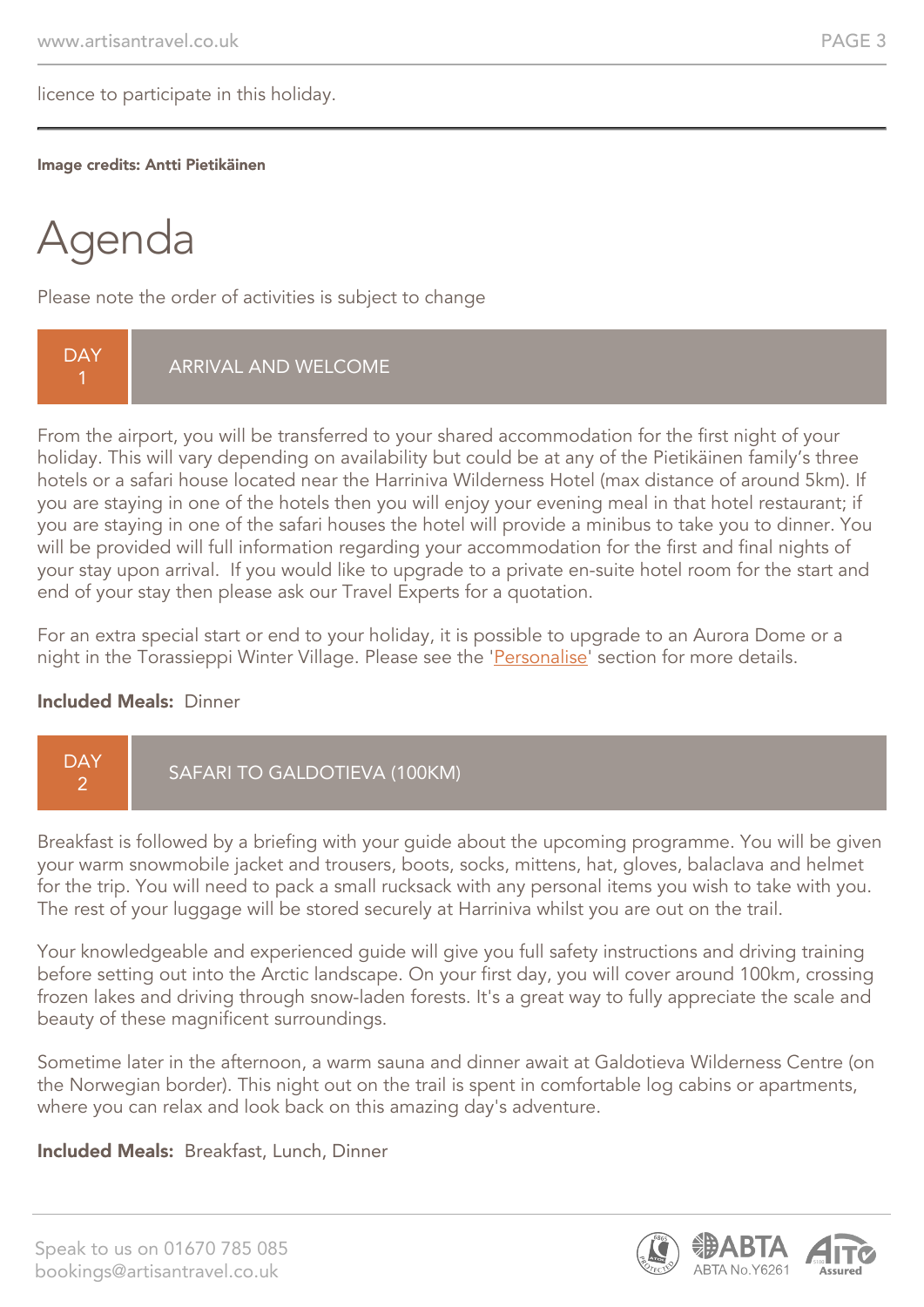**DAY** 3

#### SNOWMOBILING IN THE FELLS (80-100KM)

After breakfast, your journey takes you to the treeless fell region near the Norwegian border

Depending on weather conditions and the skills of the participants, you will travel around 80-100km before heading back to Galdotieva for dinner and a sauna.

#### Included Meals: Breakfast, Lunch, Dinner



Your adventure continues after breakfast as you head back towards Muonio and Harriniva. Travelling around 100km and buzzing with excitement, you arrive back at the hotel ready to share your stories at tonight's farewell dinner.

#### Included Meals: Breakfast, Lunch, Dinner



After breakfast, you will be transferred back to the airport for your flights home.

Alternatively, if you would like to extend your stay at Harriniva then we can arrange for you to enjoy a wealth of additional activities and experiences. Just speak to one of our Travel Experts for details.

#### Included Meals: Breakfast

## Included Accommodation

Harriniva Wilderness Hotel (Nights: 1,4)



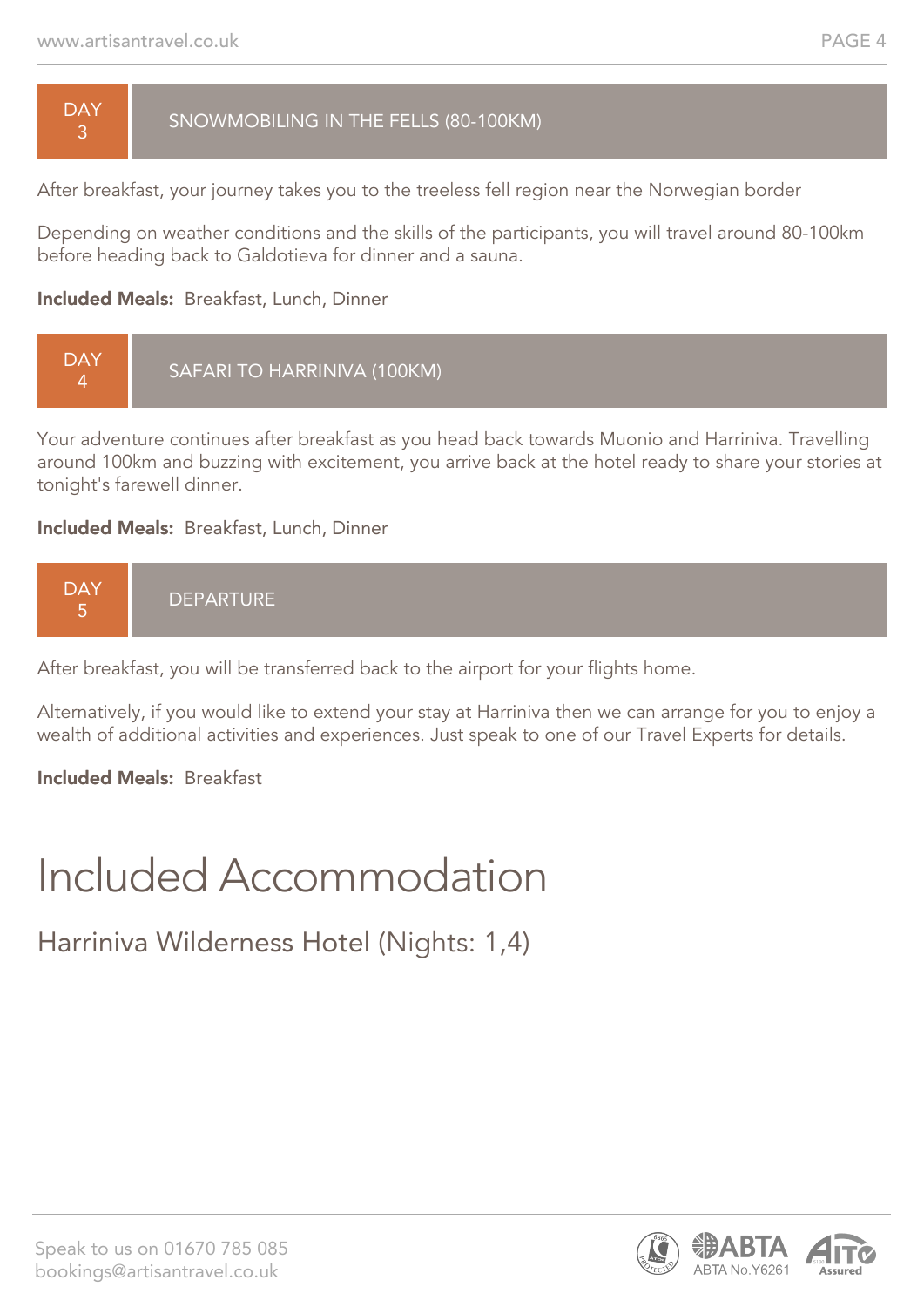

Ideally located in the north-west corner of Finland, high above the Arctic Circle and in the very heart of the Aurora Zone, Harriniva Wilderness Hotel serves as a perfect base for your adventure holiday.

Owned and run by the Pietikäinen family, the hotel has developed a growing reputation for its warm ambience and the large range of enjoyable activities on offer.

### Hotel facilities

The hotel has a range of facilities that have been designed to make your stay here as enjoyable as possible.

- There is free Wi-Fi throughout for guest use, in our experience, we have found it works best in the main reception and dining area
- The hotel restaurant consists of three separate dining areas. The meals are served in a buffet style with two or three choices for each course. The food here is hearty and wholesome
- The hotel also has a pub serving a range of beers, wines and spirits this is the perfect place to unwind and relax with your fellow guests in the evening
- Tea and coffee are available free of charge throughout the day in the hotel restaurant / bar area.
- In the main reception area of the hotel, you will find a small gift shop selling a range of postcards, soft toys and handcrafted products. There is also a selection of snacks that can be purchased
- A sauna is available for guest use with separate facilities for men and women. This is free of charge and is heated every evening for around three hours
- The hotel also has an Aurora Wellness Centre (situated a short walk away on the riverbank), where you can enjoy a range of therapies such as facials or massages. A real treat after a day of sapping up the pristine wilderness! During peak periods, we would strongly recommend booking therapies in advance through reception (all payable locally)
- Snowshoes and cross-country skis are available to hire for a small charge and there are marked trails surrounding the hotel for those with some experience. For those interested in downhill skiing, the reception will be able to arrange a taxi to the nearby ski resort of Olos (payable locally).

### Room types

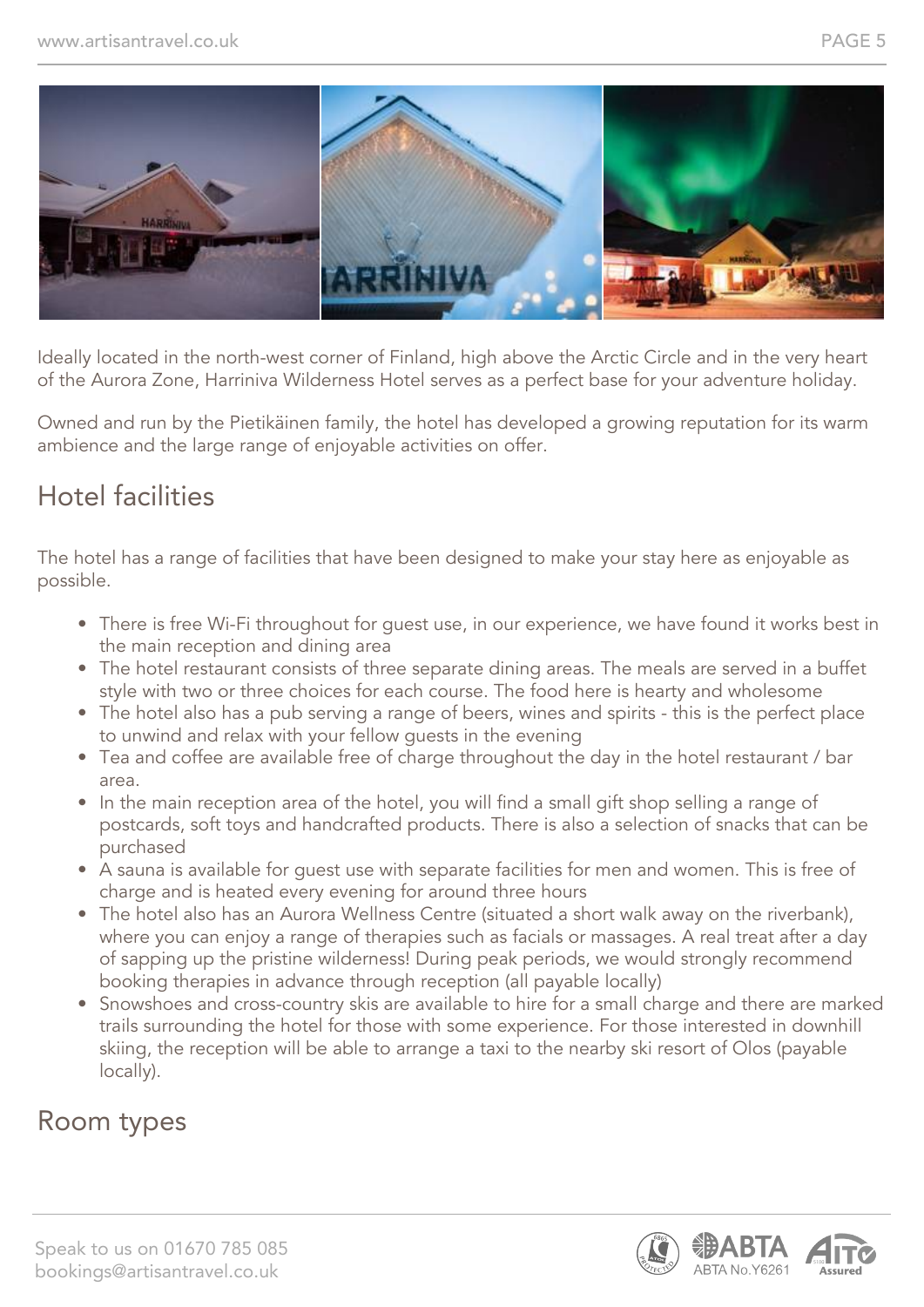Double/twin rooms: Harriniva has 64 quest bedrooms which consist of twin or double rooms. Triple rooms are also available on request. Decorated in traditional Scandinavian style, all rooms have an ensuite shower room and a hairdryer.

Safari House: For those travelling on our longer husky or snowmobile experiences, your nights before and after setting out on your adventure you will stay either at one of the Pietikäinen family's three hotels (in a shared room) or a safari house located near the Harriniva Wilderness Hotel (max distance of around 5km). If you are staying in one of the hotels then you will enjoy your evening meal in that hotel restaurant, if you are staying in one of the safari houses the hotel will provide a minibus to take you to dinner. You will be provided will full information regarding your accommodation for the first and final nights of your stay upon arrival. If you would like to upgrade to a private en-suite hotel room for the start and end of your stay then please ask our Travel Experts for a quotation. If you are staying in one of the Safari Houses then each has sleeping facilities, a shower room, toilet, hairdryer and a sauna.

Wilderness plus rooms: These recently renovated rooms include double/twin beds and an unfolding sofa suitable for 1 adult or 2 children. Decorated in traditional Scandinavian style, all rooms have an en-suite shower room and a hairdryer, as well as a small seating area

#### Image Credits: Matt Robinson, Emmi Kähkönen, Harriniva Hotels & Safaris

## Galdotieva Fell Centre (Nights: 2-3)



Situated close to the Norwegian border, Galdotieva Fell Centre is a spectacularly isolated spot on the route to Norway, which will play a significant part in your wilderness adventure. With very few cars or people passing this way, the vast landscape will take your breath away.

The shared cabins have a perfect position to capture remarkable views across the frozen wilds with nothing else in sight so you can experience uninterrupted views of the Northern skies and the possibility of exceptional Aurora viewing.

### Hotel facilities

The main building is a short walk away from the ten cabins. Here you will find the simple restaurant

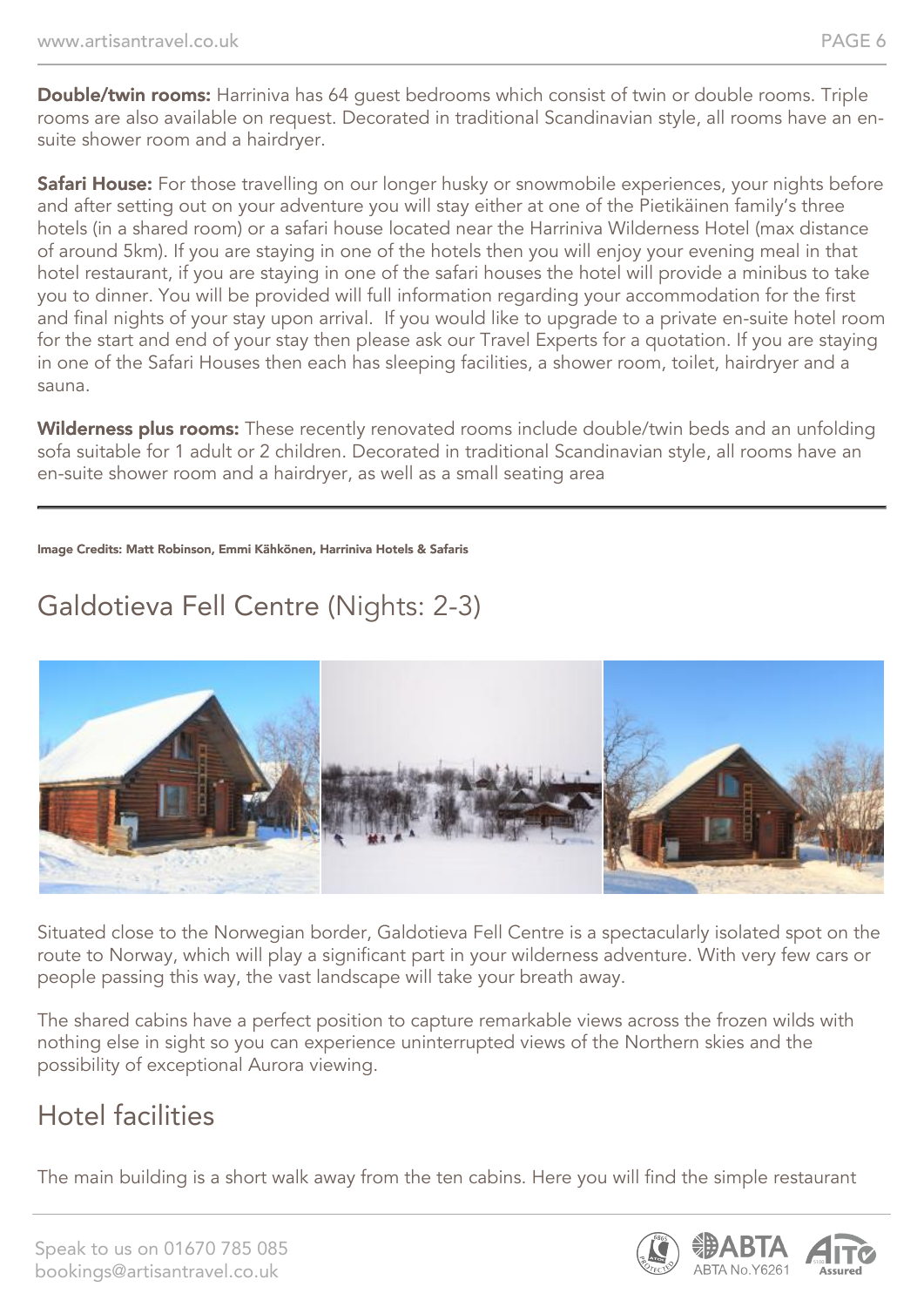that serves wholesome and hearty meals for all you adventurers. Browse around the shop, a favourite with locals on their way to and from Norway, which stocks almost everything from outdoor gear to reindeer steaks! It is a great place to meet some locals who are passing through.

## Room types

Galdotieva can accommodate around 50 guests in a total of 10 cabins.

Our guests stay in one of the four larger cabins which sleep four to eight guests. The cabins are simple yet cosy and comfortable providing a welcome retreat after a day of adventures. Each cabin contains a kitchenette, sauna, shower, WC, fireplace and TV. There is a dormitory style sleeping area on the second floor.

# The Specifics

## Holiday group size (approximate)

Approximately 4 - 17 people.

## Group Size

We always try to provide an approximation of the group size you can expect to be with for the duration of each of our holidays. It may be that you are joined by others for parts of your holiday (such as transfers and particular activities) but the above number reflects those you can normally expect to be with from beginning to end. If group size is something which is particularly important to you, please speak to our Travel Experts and they can suggest the best holidays for you.

Tailor-made holiday group sizes will vary for all activities as will the group size for any additional activities you book.

#### Minimum and maximum age

If a specific minimum age applies to this holiday, it can be found in the Key Facts box on the holiday Overview page.

Unless otherwise stated in the in the Key Facts box on the holiday Overview page, the minimum age for participation in an Artisan holiday is typically 8 years old (there may be younger children in some destinations who have booked with other companies). If an adult-only environment is important to you, then please contact our Travel Experts and they will advise on the best dates and destinations for you. If you are looking for a holiday designed specifically for families then please see our sister company [www.activitiesabroad.com](http://www.activitiesabroad.com/)

#### Itinerary amendments